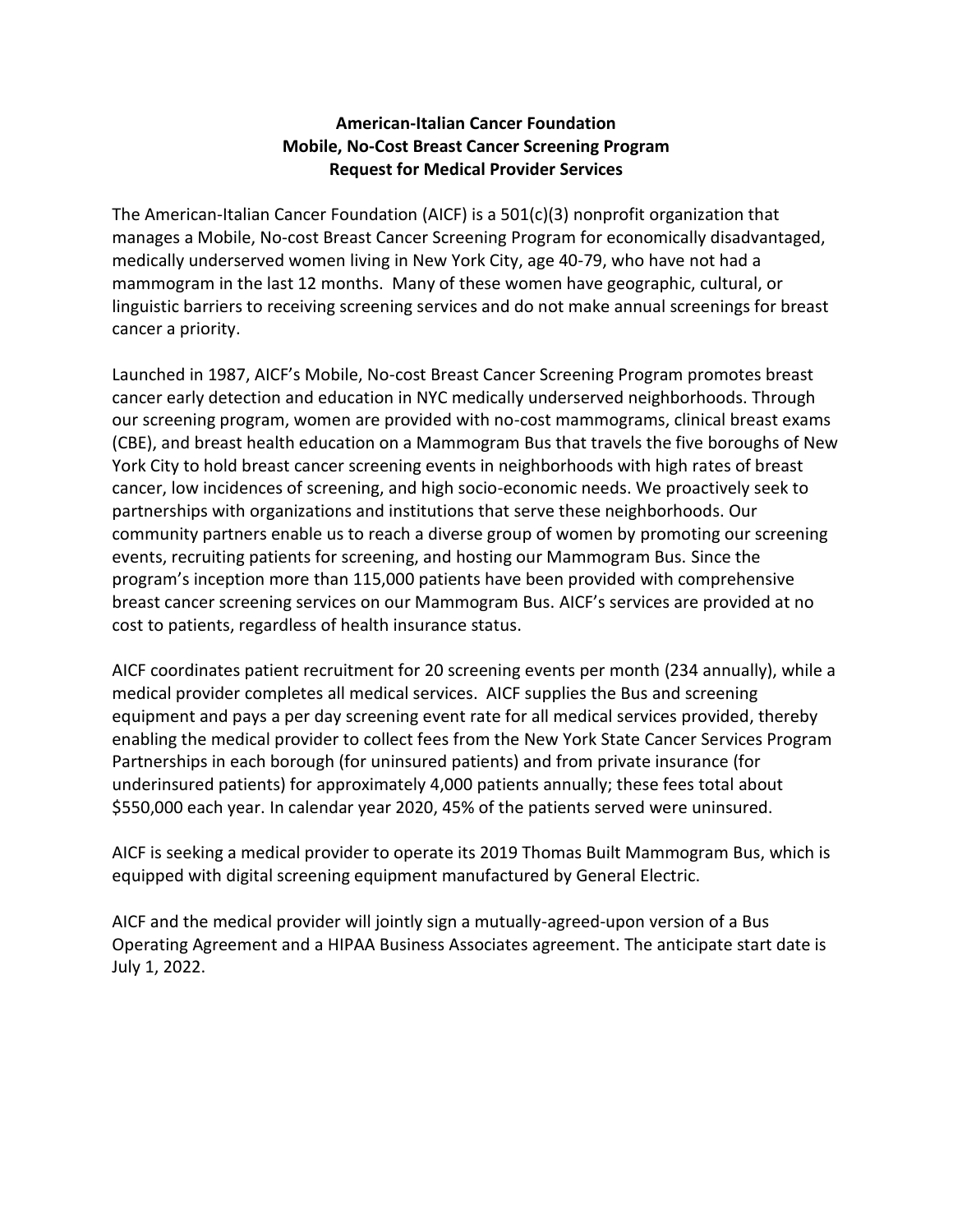In summary, the Mammogram Bus Operating Agreement offers the following:

| Mammogram Bus                        | - Owned by AICF, operated by Medical                                           |
|--------------------------------------|--------------------------------------------------------------------------------|
|                                      | Provider.                                                                      |
|                                      | - Medical Provider keeps the Bus in a                                          |
|                                      | gated parking where shore power is                                             |
|                                      | available.                                                                     |
|                                      |                                                                                |
| Mammogram Bus Maintenance            | - Paid by AICF, upon pre-approval.                                             |
|                                      | - Bus maintenance responsibility of                                            |
|                                      | Medical Provider $-$ serving as the main                                       |
|                                      | contact point with the bus mechanic,                                           |
|                                      | planning bus maintenance, taking the bus<br>to and from the mechanic workshop. |
|                                      |                                                                                |
| <b>Imaging Equipment Maintenance</b> | - Service Contract paid by AICF.                                               |
|                                      | - Imaging Equipment maintenance                                                |
|                                      | responsibility of Medical Provider,<br>including certifying the mammography    |
|                                      | equipment with the FDA and the                                                 |
|                                      | American College of Radiology (ARC) and                                        |
|                                      | arranging for the annual physicist                                             |
|                                      | inspection of the equipment.                                                   |
| <b>Screening Day Scheduling</b>      | -Completed by AICF on pre-determined                                           |
|                                      | days each month, typically Wednesdays                                          |
|                                      | - Sundays. Screenings events start at<br>9am and end at 5pm.                   |
|                                      |                                                                                |
| Administrator/Patient Navigator      | - AICF schedules individual patients for                                       |
|                                      | each screening day and provides schedule<br>to Medical Provider in advance of  |
|                                      | screening event.                                                               |
|                                      |                                                                                |
|                                      | - Medical Provider is responsible for                                          |
|                                      | delivering test results to patients as                                         |
|                                      | mandated by health regulations.                                                |
|                                      | - Medical Provider follows up with patients                                    |
|                                      | with inconclusive or abnormal findings as                                      |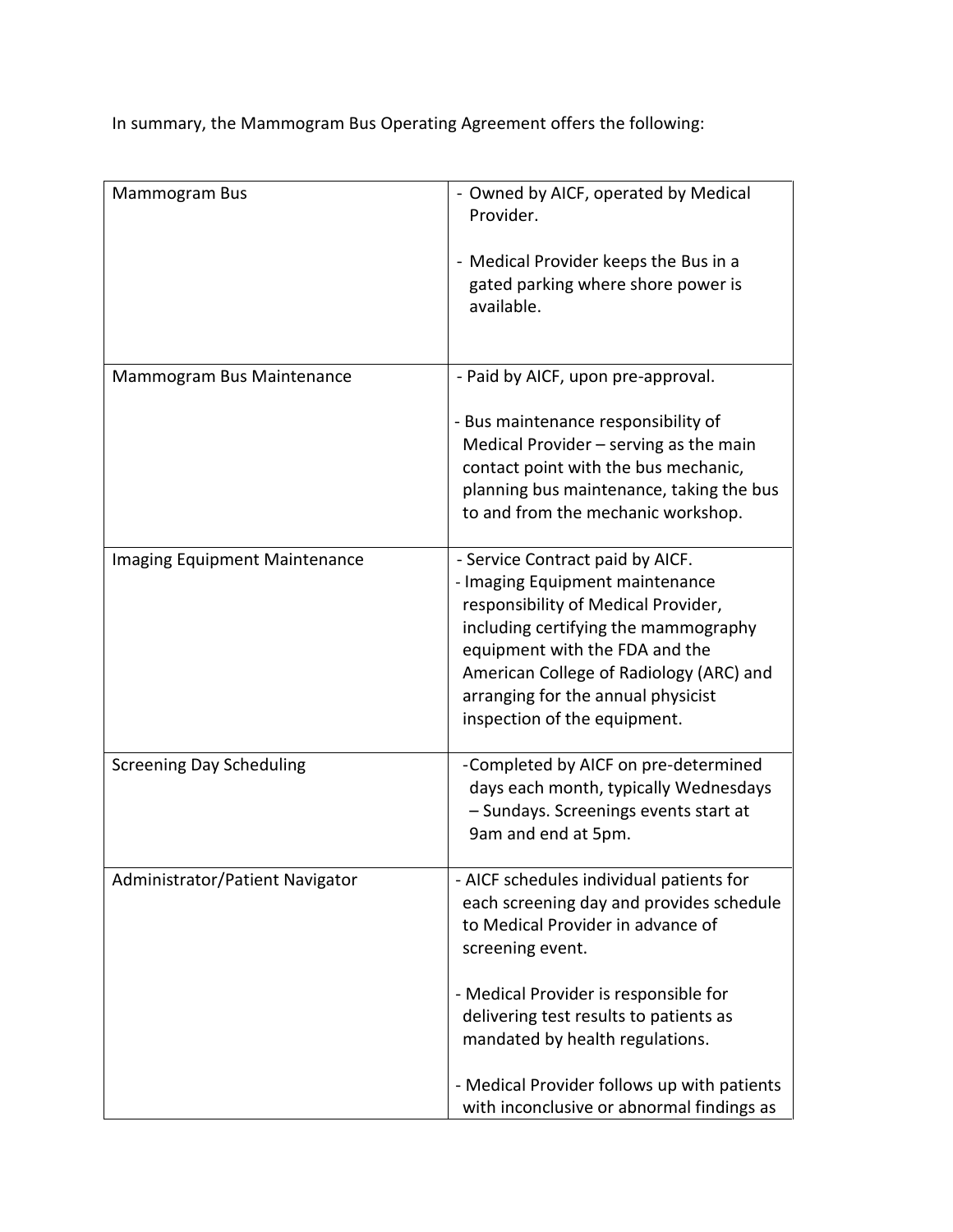|                                                              | mandated by the Department of Health<br>and corresponding agencies.                                                                                                                                                                                                                                                                                                                                          |
|--------------------------------------------------------------|--------------------------------------------------------------------------------------------------------------------------------------------------------------------------------------------------------------------------------------------------------------------------------------------------------------------------------------------------------------------------------------------------------------|
|                                                              |                                                                                                                                                                                                                                                                                                                                                                                                              |
|                                                              | - Medical Provider retains patient personal<br>and medical data in an HER system.                                                                                                                                                                                                                                                                                                                            |
| Mammogram Bus Staff and Radiologist                          | - Medical Provider supplies and manages<br>driver, medical intake (who can be the<br>driver), board certified technician<br>performing mammography, nurse<br>performing CBEs for each screening<br>event, and Radiologist for interpreting<br>results.                                                                                                                                                       |
|                                                              | - Medical Provider is responsible for<br>employing qualified and adequately-<br>trained and credentialed personnel to<br>meet the regulations set forth by the<br>federal government in the Mammography<br>Quality Standards Act (MQSA) and by the<br>national accrediting body, the American<br>College of Radiology, governing<br>mammography standards, and by any and<br>all New York State regulations. |
| Medical Provider's NYS CSP membership                        | Medical provider is responsible for<br>maintaining membership in the NYS CSP<br>in the five boroughs of New York City.                                                                                                                                                                                                                                                                                       |
| Services for uninsured who are not<br>covered by the NYS CSP | Paid by AICF, when pre-approved in<br>writing.                                                                                                                                                                                                                                                                                                                                                               |
| CBE costs                                                    | - Paid by AICF for all insured patients.<br>- Paid by AICF, when not covered by<br>underinsured patients' plans.                                                                                                                                                                                                                                                                                             |
| Insurance co-payments and deductibles                        | Paid by AICF                                                                                                                                                                                                                                                                                                                                                                                                 |
| Fuel costs                                                   | Paid by AICF                                                                                                                                                                                                                                                                                                                                                                                                 |
| License fees and assessments                                 | Paid by AICF                                                                                                                                                                                                                                                                                                                                                                                                 |